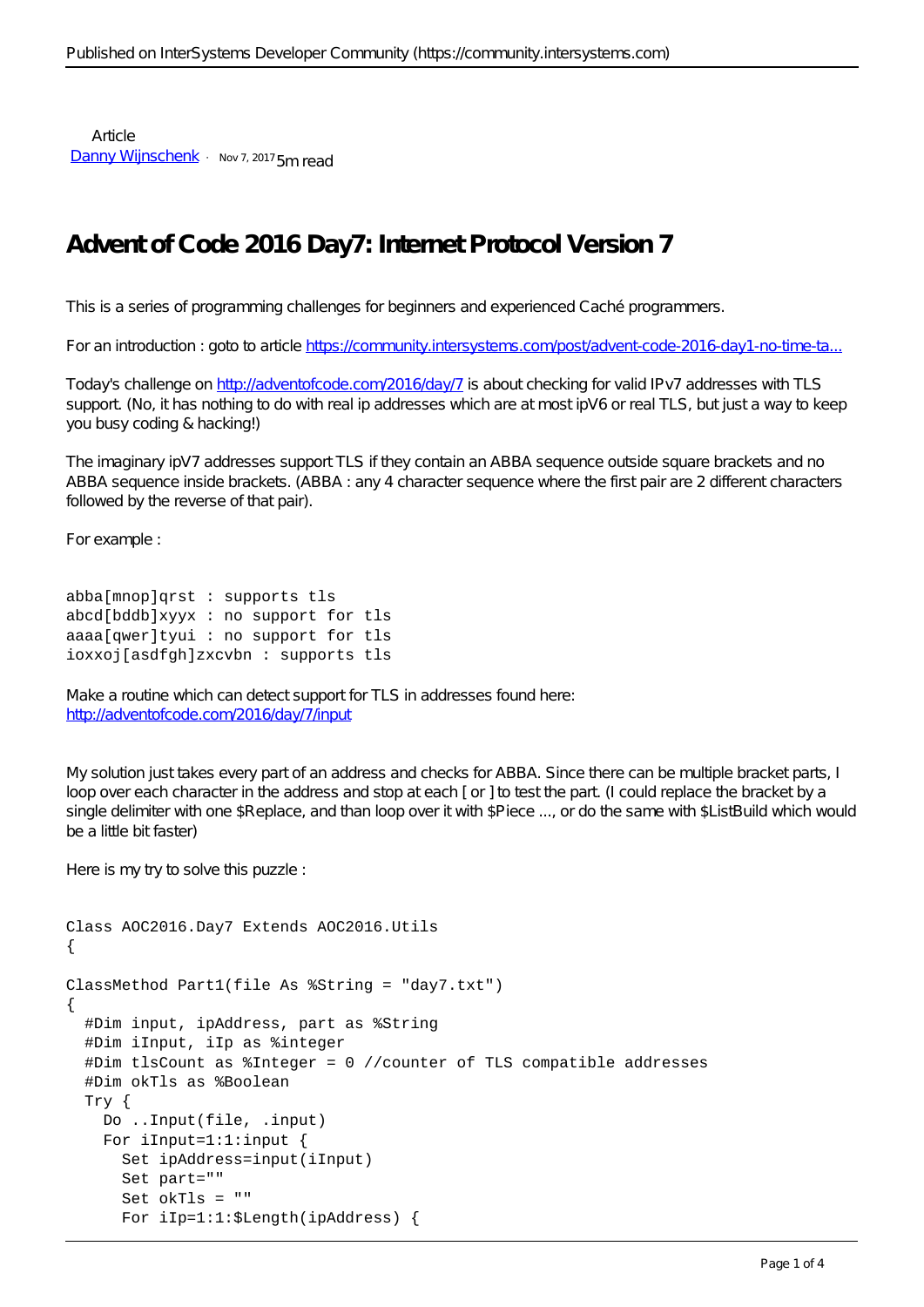```
 If $E(ipAddress,iIp)="[" {
           If part'="" Do ..CheckTLS(part,0,.okTls) ;0=part outside bracket
           Set part=""
         } elseIf $E(ipAddress,iIp)="]" {
           If part'="" Do ..CheckTLS(part,1,.okTls) ;1=part within bracket
           Set part=""
         } else {
          set part=part $E(ipAddress, iIp)
 }
         If okTls = 0 Quit //cannot get true anymore
       }
       If part'="", okTls'=0 Do ..CheckTLS(part,0,.okTls) 
;check the remainder which is always outside bracket
       If okTls = 1 set tlsCount=tlsCount+1
     }
   } Catch {
     Write "Error : ",$ZError,!
 }
   Write "TLS : ",tlsCount,!
}
ClassMethod CheckTLS(part As %String, inBracket As %Boolean, ByRef ok As %Char)
{
   #dim fourSequence as %String = ""
   #dim sequence as %Integer = 0
   #dim iPart as %Integer
   //Check if part of address has any ABBA sequences
   For iPart=4:1:$Length(part) {
     Set fourSequence=$E(part,iPart-3,iPart) ;last 4 characters
     //check for ABBA
     If ($E(fourSequence,1,2)=$Reverse($E(fourSequence,3,4))) & ($E(
fourSequence,1)'=$E(fourSequence,2)) {
       Set sequence=1
       Quit
     }
   }
   If sequence & inBracket {
     Set ok = 0 //any ABBA within brackets makes the address not support TLS
   } elseIf sequence & 'inBracket {
    If ok'=0 Set ok = 1//a ABBA outside brackets makes the address support TLS if no ABBA's were found withi
n brackets (ok is initialized as "")
   }
}
}
```
The second part of the puzzle is about detecting addresses with SSL support (again, any resemblance with real acronyms is pure by concidence). An address supports SSL if you find ABA sequences outside of square brackets, and a corresponding BAB sequence inside square brackets.

For example :

aba[bab]xyz supports SSL xyx[xyx]xyx does not support SSL aaa[kek]eke supports SSL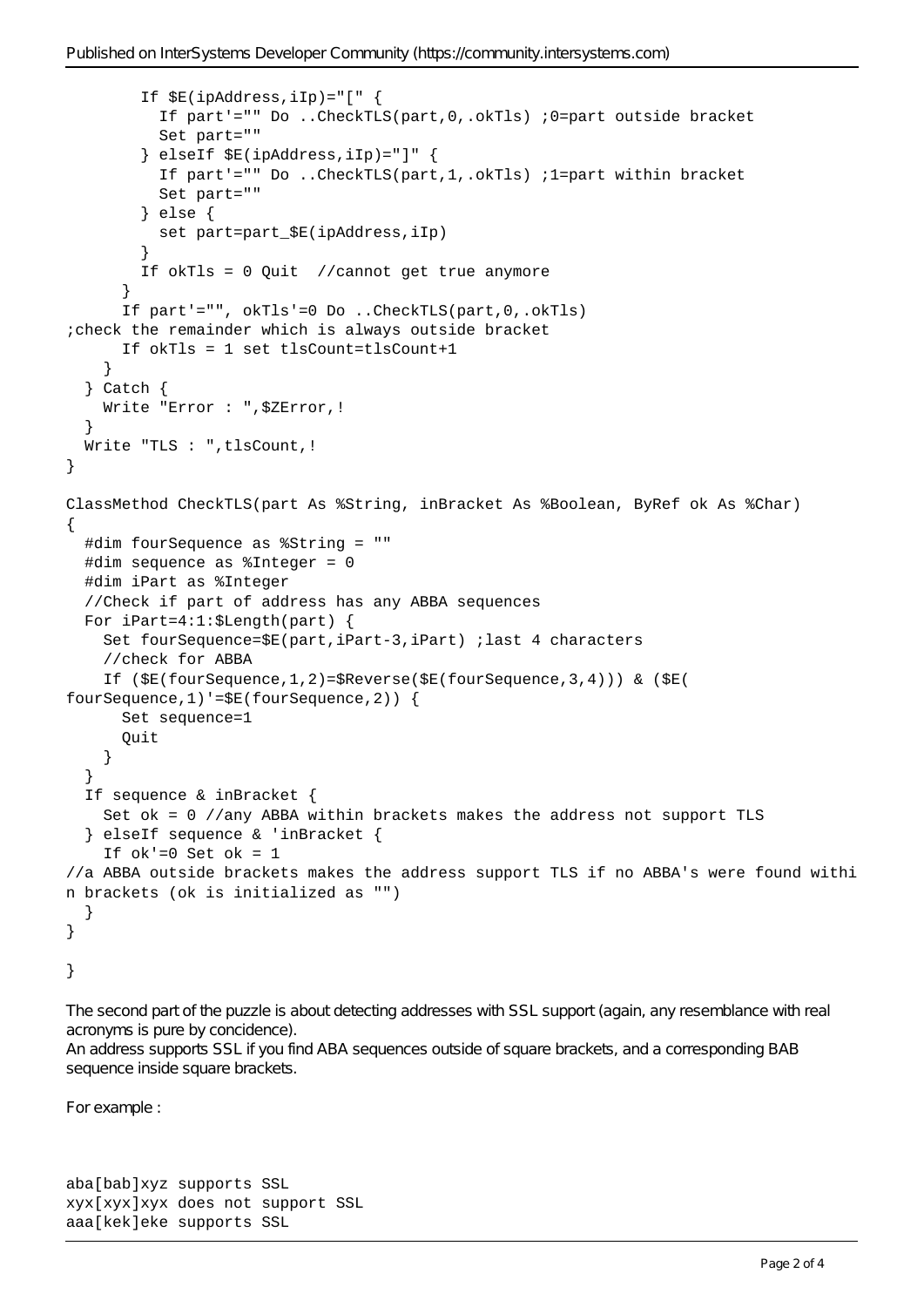Bert is doing a slightly different approach by looping only once through the address characters.

Here is his code for the second part :

```
Start2() PUBLIC {
   #Dim objFileStream As %Stream.FileCharacter
   s objFileStream = ##Class(%Stream.FileCharacter).%New()
   s sc=objFileStream.LinkToFile("J:\Winfo\AOC\day7.txt") 
;"C:\Users\15274\workspace\adventofcode\2016\input\day07\input.txt")
   s count=0
   while 'objFileStream.AtEnd {
     k inHyper
     k outHyper
     s supportsSSL=0
     s inHypernet=0
     s line=objFileStream.ReadLine()
    f i=1:1:($LENGTH(line)-2) {
       s possible=$EXTRACT(line,i,i+2)
       if $EXTRACT(possible)="[" {
         s inHypernet = 1
 }
       if $EXTRACT(possible)="]" { 
         s inHypernet = 0
       }
       if (($EXTRACT(possible)=$EXTRACT(possible,3)) && ($EXTRACT(possible,1)'=
$EXTRACT(possible,2))) {
         if inHypernet {
           if $DATA(outHyper($EXTRACT(possible,2)_$EXTRACT(possible,1)_
$EXTRACT(possible,2))) {
             s supportsSSL=1
             w !,possible
             w !,line
 }
           s inHyper(possible)=""
         } else {
           if $DATA(inHyper($EXTRACT(possible,2)_$EXTRACT(possible,1)_$EXTRACT(
possible,2))) {
             s supportsSSL=1
             w !,possible
             w !,line
 }
           s outHyper(possible)=""
 }
       }
     }
     if supportsSSL {
      s count = count +1 }
   }
   w !,count 
}
```